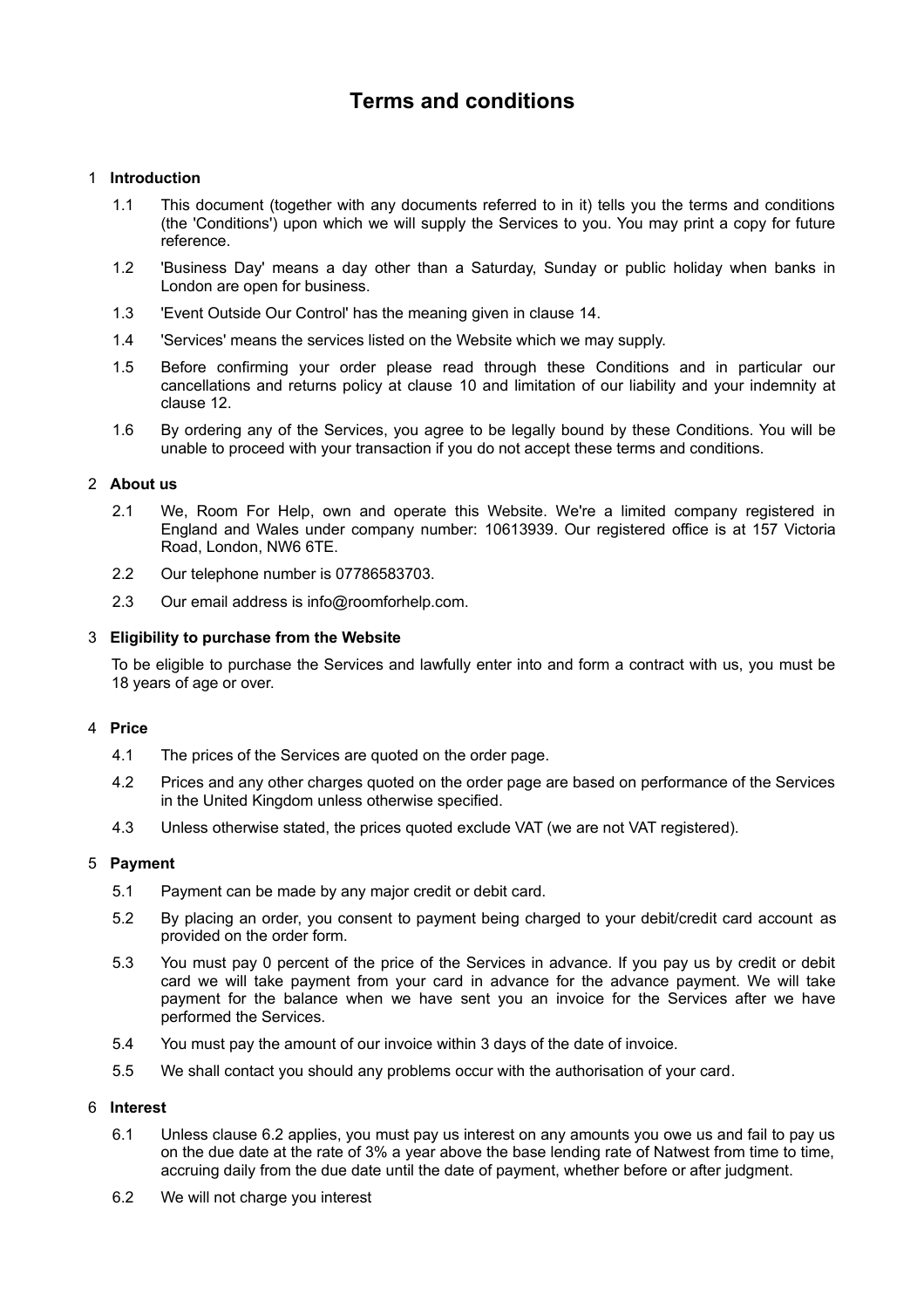- 6.2.1 for the period of dispute in respect of an invoice that you dispute in good faith, provided you have advised us within a reasonable time of receiving it that you dispute it and your basis for disputing it.
- 6.2.2 until after we have performed the services again if we have a duty to do so.

#### 7 **Order process and formation of a contract**

- 7.1 All orders are subject to acceptance and availability. If we are unable to supply you with the Services in your order due to matters such as unavailability of stock, materials, key staff or an Event Outside Our Control or because we have identified a mistake in the description of the Services or the price stated by us, we will notify you. We will not proceed with the order and will refund any sums you have paid us.
- 7.2 Any order placed by you for the Services constitutes an offer to purchase them from us.
- 7.3 You agree that if we contact you to acknowledge receipt of your order such communication shall not amount to our acceptance of your offer to purchase the Services.
- 7.4 A 'Confirmation Notice' means an email which we send to you to confirm that we shall be providing the requested Services. A Confirmation Notice will be our acceptance of the offer made in the order to which that Confirmation Notice relates.
- 7.5 A contract between you and us for the supply of the Services (the 'Contract') incorporating the version of these Conditions in force at the time of your order will come into existence when we send you the Confirmation Notice relating to your order. You may print and keep a copy of the Confirmation Notice for future reference.
- 7.6 If you think that there is a mistake in the Confirmation Notice or if you wish to make any changes, please contact us to discuss this. If you request a change, we will tell you if that is possible and about any changes to the price, delivery or performance dates or any other changes that we need to make as a result of your request. We will ask you if you wish to go ahead with the change.
- <span id="page-1-0"></span>7.7 We may make
	- 7.7.1 changes to these Conditions as a result of changes in any relevant laws and regulatory requirements,
	- 7.7.2 changes to these Conditions as a result of changes in how we accept payment from you,
	- 7.7.3 changes in the amount payable by you to the extent of any changes in the VAT included in the price or payable in relation to the price.
- 7.8 If we make any changes in accordance with clause [7.7](#page-1-0) we will give you written notice of the changes before we supply the Services. You can choose to cancel the contract if the change would be significantly to your disadvantage.
- 7.9 Any variation to these Conditions which have been incorporated into the Contract or to the Contract other than those mentioned in clause [7.7](#page-1-0) shall only be binding when agreed in writing and signed by you and us.

#### 8 **Performance of Services**

- 8.1 The Services will be performed at the address or by the means specified by us when we accept the order.
- 8.2 When we accept the order, we will confirm estimated start and completion dates for the performance of the Services. We will endeavour to perform the Services in accordance with these estimated dates and will perform the Services within a reasonable time from the date we accept the order.
- 8.3 In the event that an Event Outside Our Control prevents us from performing the Services within a reasonable time from the date we accept the order, clause [14](#page-4-0) will apply.
- 8.4 If we need to provide the Services at the premises occupied by you, you will provide access to the premises on the date we have agreed for the Services to be carried out.
- 8.5 If you fail to provide access to the premises on the agreed date,
	- 8.5.1 you must pay us any additional costs incurred by us in providing the Services to you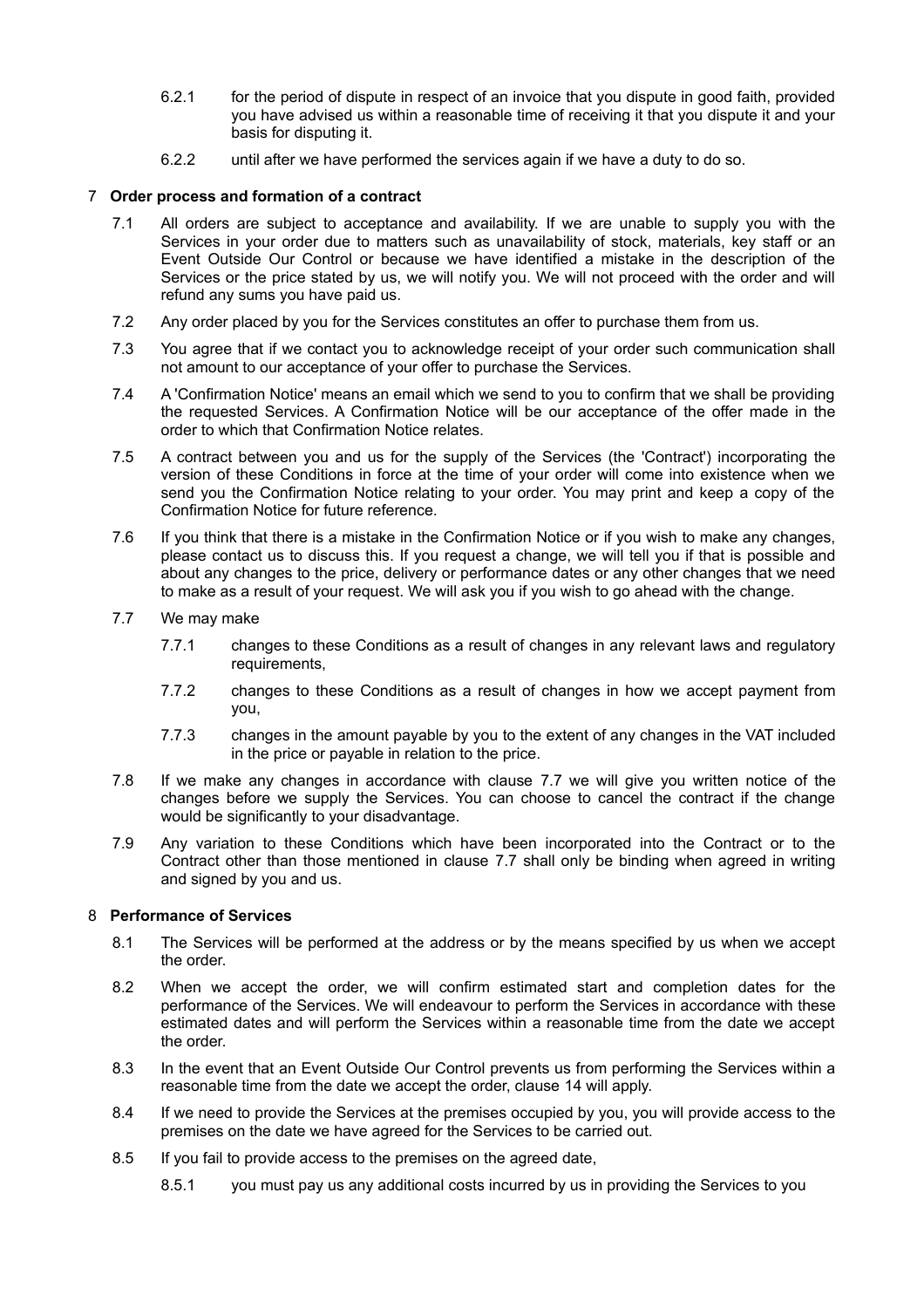- 8.5.2 in the event that despite our reasonable efforts we are unable to obtain access to the premises to provide the Services, we may end the contract with you. We will refund you any money you have paid less our reasonable costs incurred in attempting to perform the Contract.
- 8.6 If we ask you to provide us with information in order for us to provide the Services, you must provide us with complete and accurate information by the date we request that you provide it by, otherwise:
	- 8.6.1 you must pay us any reasonable sum we charge you to cover any extra work that is necessary as a result of you providing incomplete or inaccurate information.
	- 8.6.2 you must pay us any additional costs incurred by us in providing the Services to you resulting from you not providing such information to us by the date we have requested.
	- 8.6.3 we may suspend the Services by giving you written notice unless you agree to pay such extra costs.
	- 8.6.4 in the event that despite our reasonable efforts we are unable to obtain the requested information from you and are therefore unable to supply the Services, we may end the contract with you. We will refund you any money you have paid less our reasonable costs incurred in attempting to perform the Contract.
- 8.7 We will not be liable for any delay or non-performance due to your failure to provide us with complete and accurate information by the time we have requested.
- 8.8 If we suspend the Services under this clause, you do not have to pay for the Services while they are suspended, but you will remain liable to pay any invoices we have already sent you for Services we have already performed.

#### 9 **If there is a problem with the Services**

- 9.1 If the Services provided do not conform to the Contract due to them not being provided with reasonable care and skill:
	- 9.1.1 you should provide us with details of the problem as soon as reasonably possible;
	- 9.1.2 if we repeat performance of the Services to fix the problem, we will do so at our own cost and as soon as reasonably practicable.
- 9.2 As a consumer, you have legal rights in relation to Services not carried out with reasonable skill and care, or if the materials we use are faulty or not as described. Nothing in these Conditions will affect these legal rights.

#### <span id="page-2-0"></span>10 **Cancelling your Contract and returns**

#### 10.1 **Cancelling before Confirmation Notice**

- 10.1.1 You may cancel your order for the Services by notifying us of your decision to cancel at any time prior to us sending you a Confirmation Notice.
- 10.1.2 You may notify us of your decision to cancel by:
	- 10.1.2.1 completing a cancellation form found on our Website, printing it and emailing or posting it as detailed below, or
	- 10.1.2.2 sending a statement saying that you wish to cancel quoting your name, address, the name or a description of the Services and your order reference number by:
		- 10.1.2.2.1 Telephone on 07786583703
		- 10.1.2.2.2 Email at info@roomforhelp.com
		- 10.1.2.2.3 Post at 157 Victoria Road, London, NW6 6TE

#### 10.2 **Cancellation after Confirmation Notice**

<span id="page-2-1"></span>10.2.1 The 'Cancellation Period' means the period of 14 days starting with and including the day after we send you a Confirmation Notice.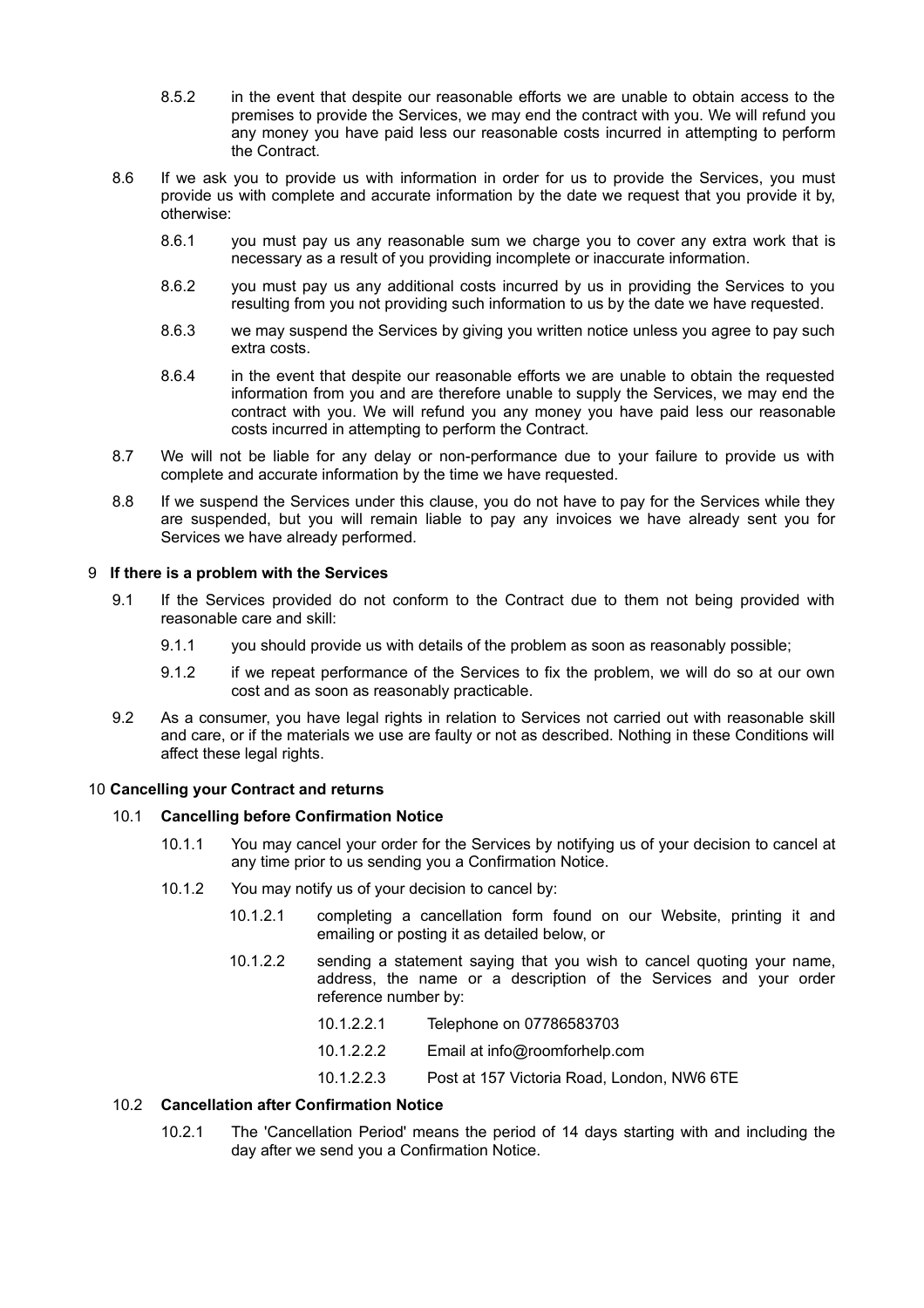- <span id="page-3-2"></span>10.2.2 If you wish us to begin to supply the Services during the Cancellation Period, you must request us to do this and you must acknowledge that you will lose the right to cancel once the Services have been fully performed.
- 10.2.3 Unless the Services have been fully performed under the Contract in accordance with your request and acknowledgement referred to in clause [10.2.2](#page-3-2) and subject to clause [10.4,](#page-3-1) you may cancel the Contract within the Cancellation Period by notifying us of your decision to cancel.
- 10.2.4 You will lose your right to cancel the Contract once the Services have been fully performed in accordance with your request and acknowledgement.
- 10.2.5 You may notify us of your decision to cancel by:
	- 10.2.5.1 completing a cancellation form found on our Website, printing it and emailing or posting it as detailed below, or
	- 10.2.5.2 sending a statement saying that you wish to cancel quoting your name, address, the name or a description of the Services and your order reference number by:
		- 10.2.5.2.1 Telephone on 07786583703
		- 10.2.5.2.2 Email at info@roomforhelp.com
		- 10.2.5.2.3 Post at 157 Victoria Road, London, NW6 6TE
- 10.2.6 If you cancel the Contract after we have begun the supply of the Services in accordance with your request, you must pay us for the Services we supplied to you before we received notice of your cancellation.

#### 10.3 **Refunds on cancellation**

- <span id="page-3-0"></span>10.3.1 So long as you are entitled to cancel and have complied with your obligations under clause [10.2,](#page-2-1) we will refund you the balance of the price you paid to us after deducting:
	- 10.3.1.1 the value of the Services we supplied before we received your cancellation notice.
- 10.3.2 If the Contract is for the supply of services only or for the supply of goods and services with the main purpose being the supply of services, we will refund you the sum in clause [10.3.1](#page-3-0) within 14 days of our receipt of your cancellation notice.
- 10.3.3 We will refund you the sum in clause [10.3.1](#page-3-0) using the same method of payment used by you, unless you agree to a refund by a different method of payment.

#### 10.4 **Exception to the right to cancel**

<span id="page-3-1"></span>You will not have a right to cancel in the following situations:

- 10.4.1 The Contract is for goods which are bespoke or have been personalised or which may deteriorate (such as food).
- 10.4.2 The Contract is for goods and/or services the price of which is dependent on fluctuations in the financial market which cannot be controlled by us.
- 10.4.3 You have specifically requested a visit from us to carry out urgent repairs or maintenance.
- 10.4.4 The Contract is for the sale of land or financial services.
- 10.4.5 The Contract is for rental of accommodation for residential purposes.
- 10.4.6 The Contract is for construction or conversion of buildings.
- 10.4.7 The Contract is for gaming, betting and lottery services.
- 10.4.8 The Contract is for accommodation, transport of goods, vehicle rental services, catering or services related to leisure activities where there is a specific date or period for performance.
- 10.4.9 The Contract is for the supply of newspapers, magazines and other periodicals, except for subscription contracts.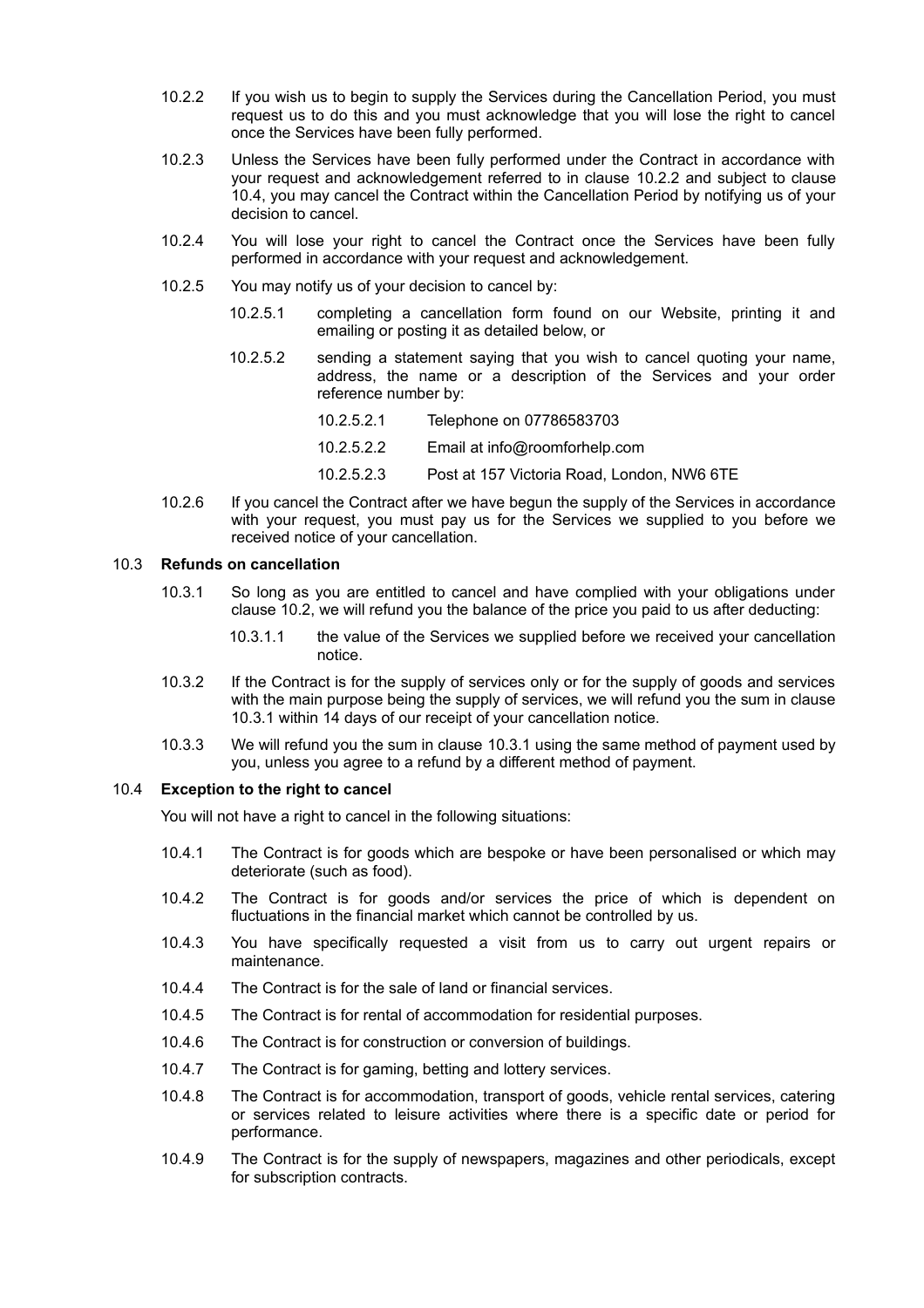#### 11 **Complaints**

If you have a comment, concern or complaint about any Services you have purchased from us, please contact us by telephone on 07786583703, by email at info@roomforhelp.com or by post at 157 Victoria Road, London, NW6 6TE.

#### <span id="page-4-1"></span>12 **Liability and indemnity**

- 12.1 We have a duty to supply Services to you that conform to the Contract including a duty to ensure that
	- 12.1.1 the Services are carried out with reasonable care and skill
- 12.2 We cannot exclude our liability for a failure to comply with these duties mentioned in this subclause. Nothing in these Conditions affects your legal rights if these duties are not complied with. You can obtain advice about your legal rights from Citizens Advice if you need to.
- 12.3 We cannot exclude or limit our responsibility to you for:
	- 12.3.1 Death or personal injury resulting from our negligence or the negligence of our employees
	- 12.3.2 Fraud or fraudulent misrepresentation
	- 12.3.3 A claim for a defective product against us if we do not give you the name of the person who supplied the product to us within a reasonable time of your request for us to do so.
- 12.4 We are responsible for foreseeable loss or damage which you suffer as a result of a breach by us of the Contract or as a result of our failure to act with reasonable care and skill. Loss or damage is foreseeable if either it is obvious that it will happen or if, at the time the contract was made, both we and you knew it might happen, for example, if you discussed it with us during the sales process. We are not responsible for unforeseeable losses.
- 12.5 You are purchasing the Services as a consumer. If you purchase the Services for any business purpose including for re-sale, we will not be liable for any business losses, loss of profits, loss of contracts, loss of business opportunities, loss of management time, loss of business data or losses due to interruption of your business.
- 12.6 We will not be responsible for any delay in performing the Services if
	- 12.6.1 we have asked you to provide specified information that is necessary for performing the Services and
	- 12.6.2 you have failed to provide complete and accurate information or you have provided such information later than the date we have asked you to supply it by.
- 12.7 We will not accept liability for any damage caused by pre-existing defects in any fittings, walls, pipes, wiring, gas installations in your premises or to any goods to which we connect or install or attach the Goods unless we have been negligent in not realising that such damage may occur or in the way we did the work.

#### 13 **Our rights of termination**

We reserve the right to terminate the Contract by writing to you if you fail to make any payment to us when due and you still do not make payment within 14 days of us reminding you that payment is due.

#### <span id="page-4-0"></span>14 **Events outside our control**

- 14.1 Except for our obligations under this clause, we shall not be responsible for delays or failures in delivery or performance of our obligations to you resulting from any act, event, omission, failure or accident outside our reasonable control ('Event Outside Our Control').
- 14.2 We will take all reasonable steps to minimise a delay in performing our obligations to you which arises from an Event Outside Our Control.
- 14.3 We will promptly notify you of any Event Outside Our Control which prevents us from or delays us in performing our obligations to you, giving details of it and (where possible) the extent and likely duration of any delay.
- 14.4 Our performance will be deemed to be suspended for the period that the Event Outside Our Control continues.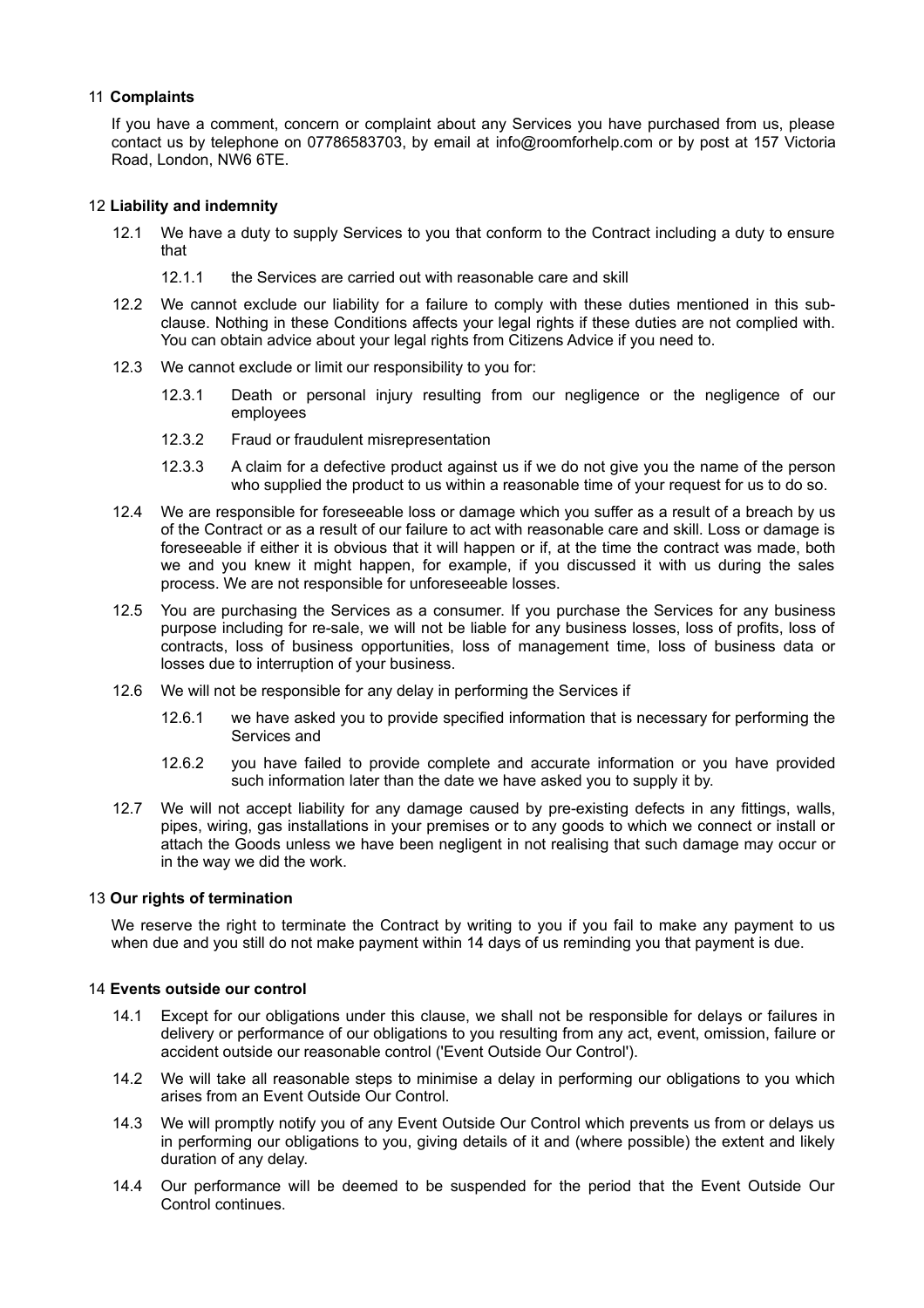14.5 You may end the Contract after we have notified you of an Event Outside Our Control and we will then refund you any money you have paid to us under the Contract for the Services which we have been unable to deliver to you.

#### 15 **Use of personal data**

- 15.1 We envisage that we will request personal information from you whilst you use our website. This information will only be requested and processed in accordance with our Privacy Policy, which can be found at www.roomforhelp.com.
- 15.2 In brief, we will act fairly in connection with personal information requested from you, when we request information we will alert you to our Privacy Policy, and unless the information is necessary for a reason specified in the General Data Protection Regulation (GDPR) we will only process it with your consent. Before receiving your information we'll endeavour to provide the information required by the GDPR.

#### 16 **Third party rights**

Except for our affiliates, directors, employees or representatives, a person who is not a party to the Contract has no right under the Contracts (Rights of Third Parties) Act 1999 to enforce any term of the Contract but this does not affect any right or remedy of a third party that exists or is available apart from that Act.

#### 17 **Other important terms**

- 17.1 We reserve the right to change the domain address of this Website and any services, products, product prices, product specifications and availability at any time.
- 17.2 Every effort is made to keep information regarding stock availability on the Website up to date. However, we do not guarantee that this is the case, or that stock will always be available.
- 17.3 If any provision of these terms and conditions is held by any competent authority to be invalid or unenforceable in whole or in part, the validity of the other provisions of the Contract and the remainder of the provision in question will not be affected.
- 17.4 All Contracts are concluded in English only.
- 17.5 If we fail, at any time during the term of a Contract, to insist upon strict performance of any of your obligations under it or any of these terms and conditions, or if we fail to exercise any of the rights or remedies to which we are entitled under the Contract, this shall not constitute a waiver of such rights or remedies and shall not relieve you from compliance with your obligations.
- 17.6 A waiver by us of any default shall not constitute a waiver of any subsequent default.

#### 18 **Governing law**

These Conditions and the Contract are governed by the laws of England and Wales. However, if you live outside England and Wales but within the EU, you are always entitled to any compulsory consumer protections applicable in the country where you live.

#### 19 **Governing jurisdiction**

You can bring legal proceedings in respect of the Services in the courts of England and Wales. If you live in Scotland you can bring legal proceedings in respect of the Services in either the courts of Scotland or England and Wales. If you live in Northern Ireland you can bring legal proceedings in respect of the Services in either the courts of Northern Ireland or England and Wales. If you live in another country in the EU, you can bring legal proceedings in respect of the Services in either the courts of your home country or England and Wales.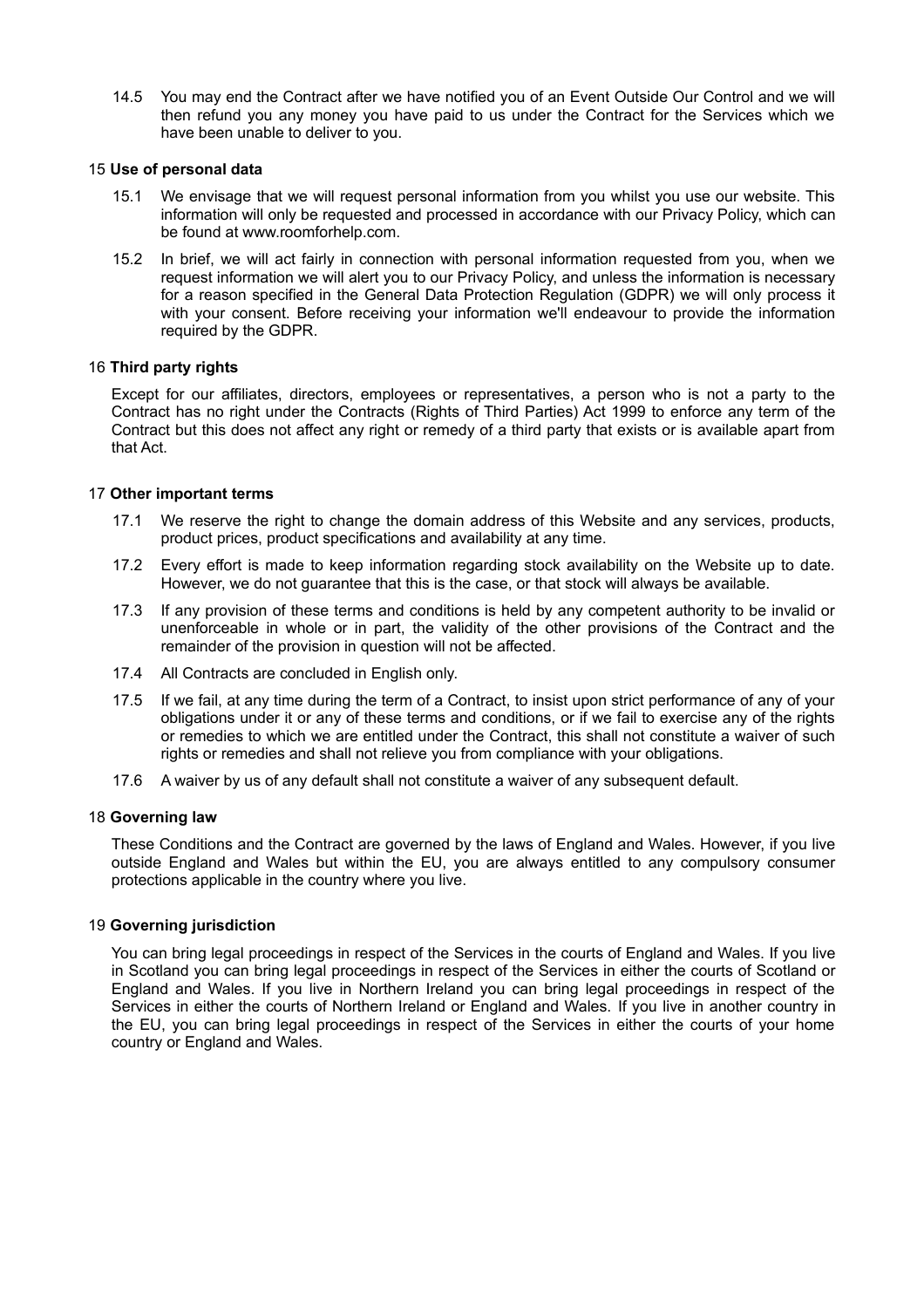# **Cancellation Form**

Date:

To: Room For Help

157 Victoria Road, London, NW6 6TE

Email address: info@roomforhelp.com

I/We[\*] hereby give you notice that I/We[\*] cancel my/our[\*] contract for:

Order number:

Ordered on:

Received on:

Name(s) of consumer(s):

Address(es) of consumer(s):

Signature of consumer(s):

[\*] Delete as appropriate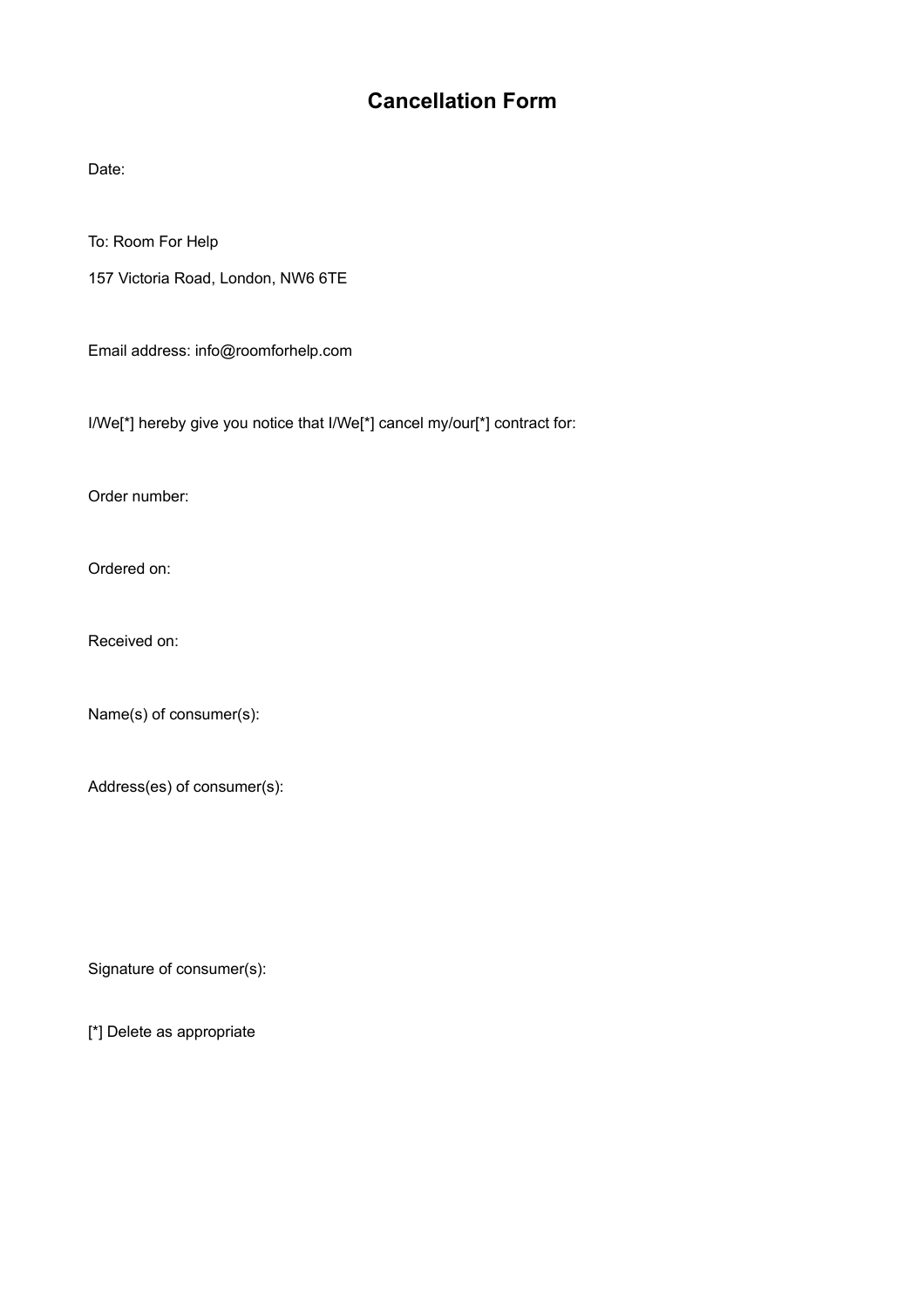## **What to do with your documents**

### **This following pages are to help you - you should separate them from the previous pages.**

#### **Terms and conditions**

The first document is the terms and conditions for supplying services to consumers. It should be uploaded onto and used in conjunction with your website. On your website you should describe the services that you are supplying and state the prices and other specific details.

Before your customers place their order and click on your 'Pay Now' button, there should be a link to these terms and conditions. Alternatively your customer should have to scroll through them. There should then be an 'I accept' checkbox referring to these terms and conditions. Your website should not allow your customer to proceed with the order unless they have ticked the 'I accept' checkbox.

There is other **'pre-contract information'** that you must provide to the consumer before they make the contract - we have summarised this in the checklist on the next page. We recommend that you provide this information on your website and in the confirmation notice (see below) to the extent that it is not already provided in the terms and conditions and to the extent that it applies to the particular goods/services being offered.

After you have decided to accept the order, send the consumer a **confirmation notice** on a 'durable medium' e.g. by email or post. If you have not yet provided the pre-contract information on a durable medium, you must include it in your confirmation notice. You must send this confirmation notice to the consumer within a reasonable time after the contract is made, and before delivering the goods or starting performance of the services.

#### **Cancellation form**

The second document is the model cancellation form that you must provide to your customer along with your confirmation of the order (confirmation notice). You could provide the cancellation form by uploading it onto your website and providing a link to it in the confirmation notice. Alternatively, you could provide it as an email attachment or enclose it in a confirmation notice sent by post. The customer does not have to use it, and may cancel by clearly indicating to you that they wish to do so. If the customer completes and submits the cancellation form to you online, you must send them an **acknowledgement of receipt** on a durable medium without delay.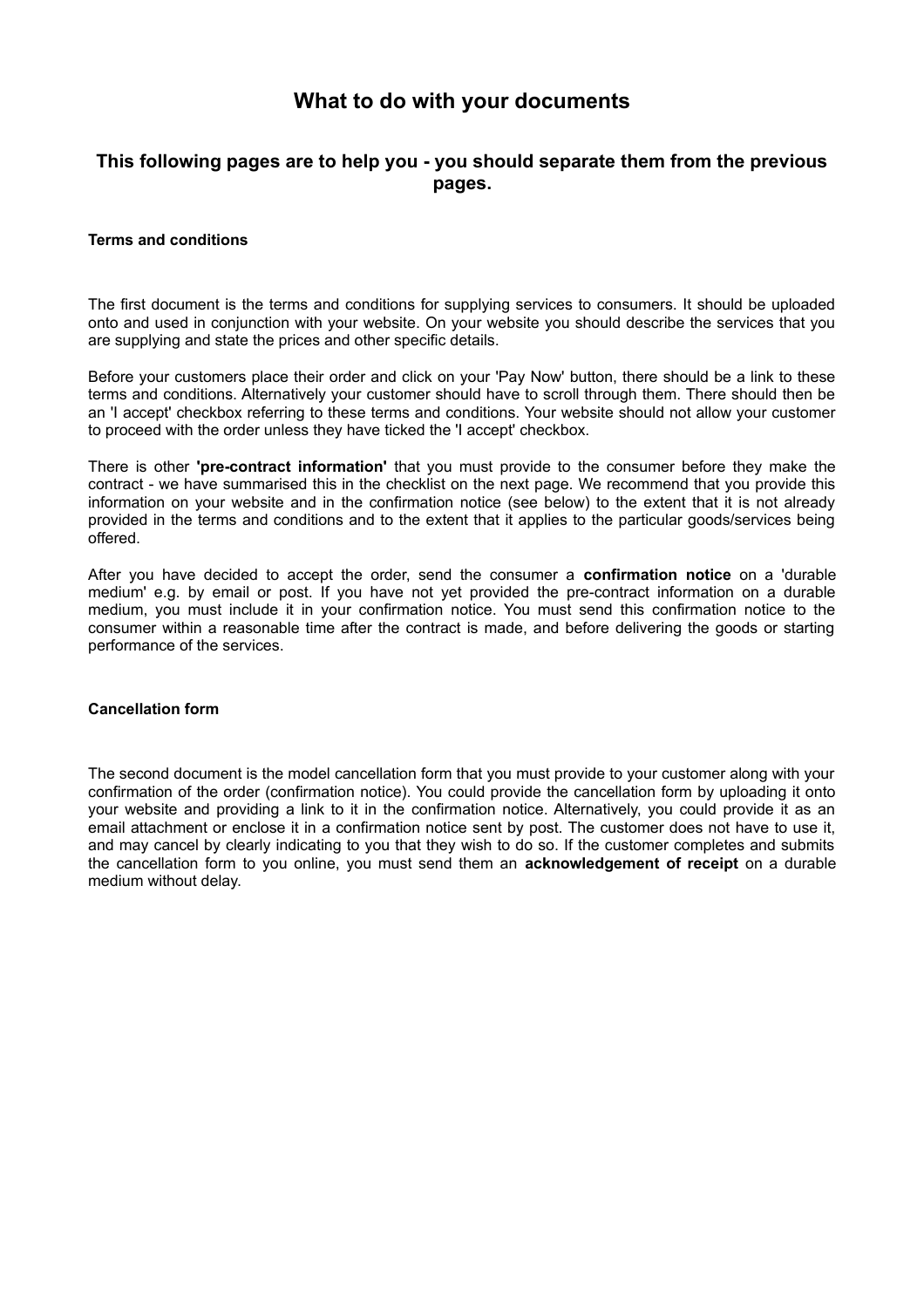### **Checklist of pre-contract information to be supplied to your customer**

If you are selling goods and/or services to a consumer via a distance contract, you must give the consumer certain information before they place the order. You must provide this information in a clear, prominent manner that is appropriate to contracting via a website. You should also repeat the information in the order confirmation notice. This is usually an email sent to confirm that you are dispatching the goods or will perform the services. The confirmation notice must be in a durable medium, i.e. on paper, by email or in a form that allows the consumer to store and reproduce it. Note that these terms and conditions are not appropriate for contracts of indeterminate duration or subscription contracts.

The information that must be given to the consumer before they place the order is:

- 1 A description of the main characteristics of the Services
- 2 The total price, including all taxes, or the manner in which the price is to be calculated if the nature of the goods or services means it cannot be calculated in advance
- 3 Delivery and any other costs, where appropriate
- 4 The duration of the contract and minimum duration of the customer's obligations under the contract.
- 5 Whether any delivery restrictions apply and which means of payment are accepted.

In addition, before the consumer is bound by the contract, you must give them the model cancellation form set out in the CCR, a copy of which is found at the bottom of the terms and conditions and the following information. The information must be provided in a clear, comprehensible manner that is appropriate to contracting via a website. It is best to provide this information along with the information mentioned above on the website before the customer places the order. However, you could provide it after the order. At the very latest it must be provided in the confirmation notice.

- 6 Your business name and the geographical address, telephone and fax numbers and e-mail address of your business (included - but we recommend that this is also provided on the website and in the confirmation notice).
- 7 The name and geographical address of any trader you are acting on behalf of (not included provide on your website and in the confirmation notice).
- 8 How long prices quoted remain valid (not included provide on your website)
- 9 Arrangements for payment (included but also include on website and in the confirmation notice)
- 10 Arrangements for the delivery of goods or performance of services, including the timeframe. You must deliver goods within 30 days of the purchase if you do not agree a longer timeframe with the customer. You must state any delivery restrictions clearly (not included - provide on your website and the confirmation notice)
- 11 The cost to the customer of communicating with you to conclude the contract when it will be more than the basic rate (not included - provide on your website and in the confirmation notice). You are not allowed to charge the consumer premium telephone rates for any helplines you operate in relation to the contract (e.g. for customer queries, cancellations and complaints).
- 12 If the consumer has a right to cancel, the time limit, conditions and procedures involved in exercising the right to cancel. (Included but you should also consider providing this on your website and a link to that page in the confirmation notice.)
- 13 If you are providing services and the consumer wants you to start performing the services before the end of the cancellation period, you need to ensure you have a request from them and their acknowledgement that they will lose the right to cancel once you have fully performed the services